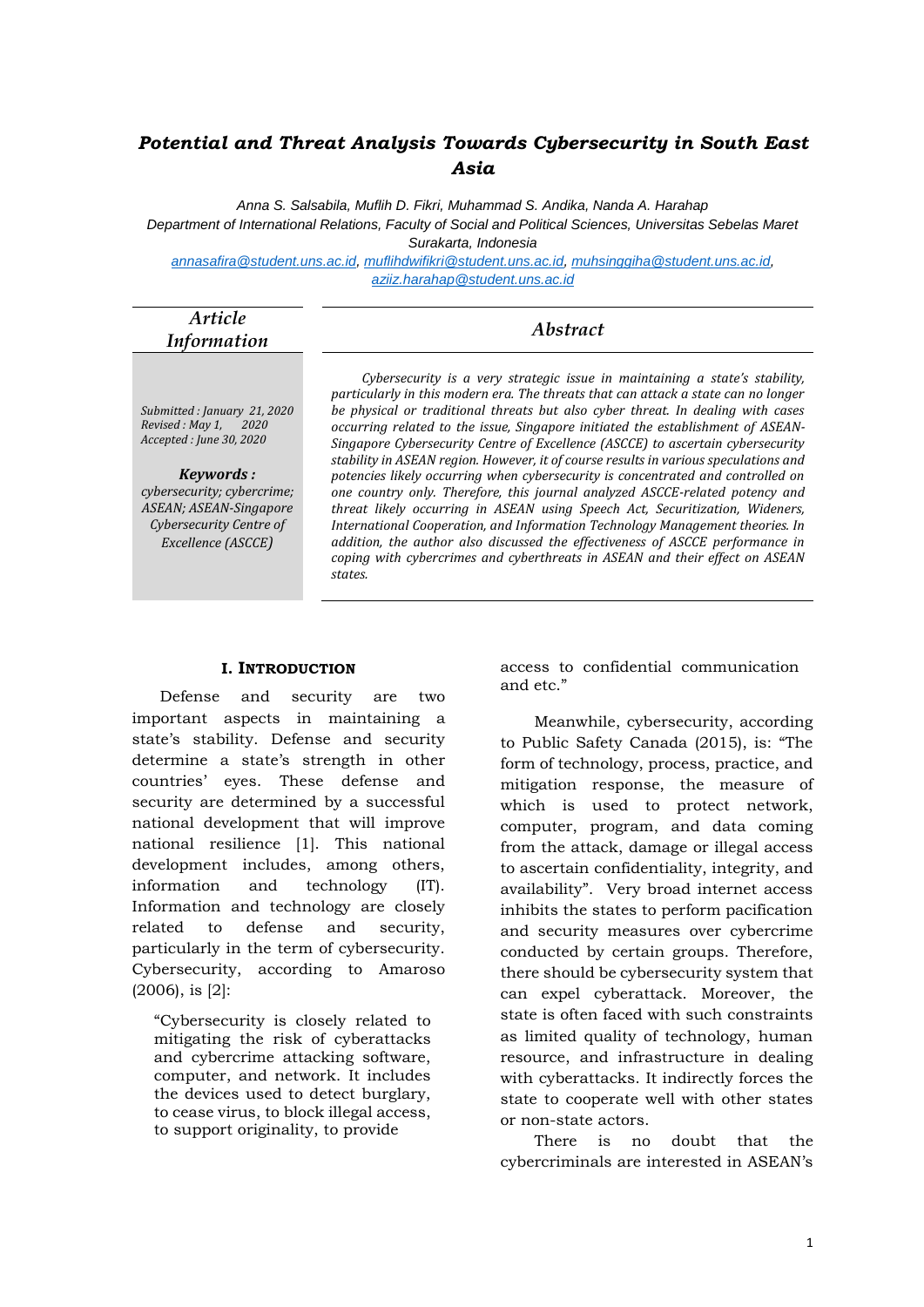economic growth and prosperity. The growth of an awareness of maintaining cyberspace and its IT infrastructure need collaborative attempts by ASEAN member states. There are four ASEAN's mechanisms of investigating cybersecurity and cybercrime aspects: ASEAN Ministerial Meeting on Transnational Crime (AMMTC), ASEAN Telecommunications and IT Ministers Meeting (TELMIN), the ARF), and the ASEAN Senior Officials Meeting on Transnational Crime (SOMTC). However, with all of these steps, it is difficult to keep one step ahead the cybercriminals. It seems to become a case that this criminal is always ready. Attack danger is always near, such as the dark cloud over the region, creating uncertainty in the government, whether or not they will be the next of attack target. Cyberattack will have serious consequence and broad coverage. Financial institution, defense center, central bank, hospital, and airport are some location likely suffering from such attack.

A good cybersecurity system should be supported with advanced technology. In ASEAN region, the state reputed to be the one with rapidly developing technology is Singapore. Singapore also achieve predicate as superior city in technology among Asian Pacific states. As the chair of ASEAN in 2018, Singapore has encouraged many cybersecurity agendas, invested substantial resource in building operational, policy, and legal capacities, and expanded partnership with United Nations and international multistakeholder's initiative such as Global Commission on Stability in *Cyber*space. It starts with a combined theme of Singapore's innovation and resilience leaderships. The most developed state technologically in this region has socialized continuously with its neighbors concerning debate on broader norms, international law implementation, and state's responsible

behavior in cyberspace. Its effort can be seen in recent years and it seems to be fruitful gradually now.

Savills Tech Cities Index of 2019 shows that it is achieved due to businessfriendly climate, superior human resource, and technology advance [3]. Because of its high reputation, Singapore initiates the establishment of ASEAN's Cyber Capacity Program initiated by Singapore in 2016 and the ASEAN-Japan ASEAN Cybersecurity Capacity Development Center newly launched in Bangkok is intended to deal with this using overlapping methods. The last location in Thailand capital, ASEAN entrance chair, may not ensure the same strategic and security focus in cyberspace agenda, but the founding of the center will at least institutionalize the sustainable attempt to build the capacity of cyberspace in the region.

Then, Singapore also initiates ASEAN-*Singapore Cybersecurity Centre of Excellence* (ASCCE) in cooperating with ASEAN as the more concrete step in cyberspace cooperation. ASEAN-Singapore Cybersecurity Centre of Excellence was born firstly from the statement of Singaporean Deputy of Prime Minister, Teo Chee Hean, in the opening of the 3rd annual event Singapore International Cyber Week. This ACCE establishment aims primarily to improve cybersecurity at regional level and to be the manifestation of ASEAN Cyber Capacity Programme development in which ASEAN countries cooperate to expel cybersecurity threats arising in this digital era. ASEAN *Cyber Capacity Programme* itself has cooperated with Japan as the state with high technology advance, thereby can encourage the quality. Singapore pays substantial attention to this cybersecurity issue following a series of cyberattack against South East Asia and Singapore in recent years. The first attack occurred in 2017 when there was *WannaCry* virus attack.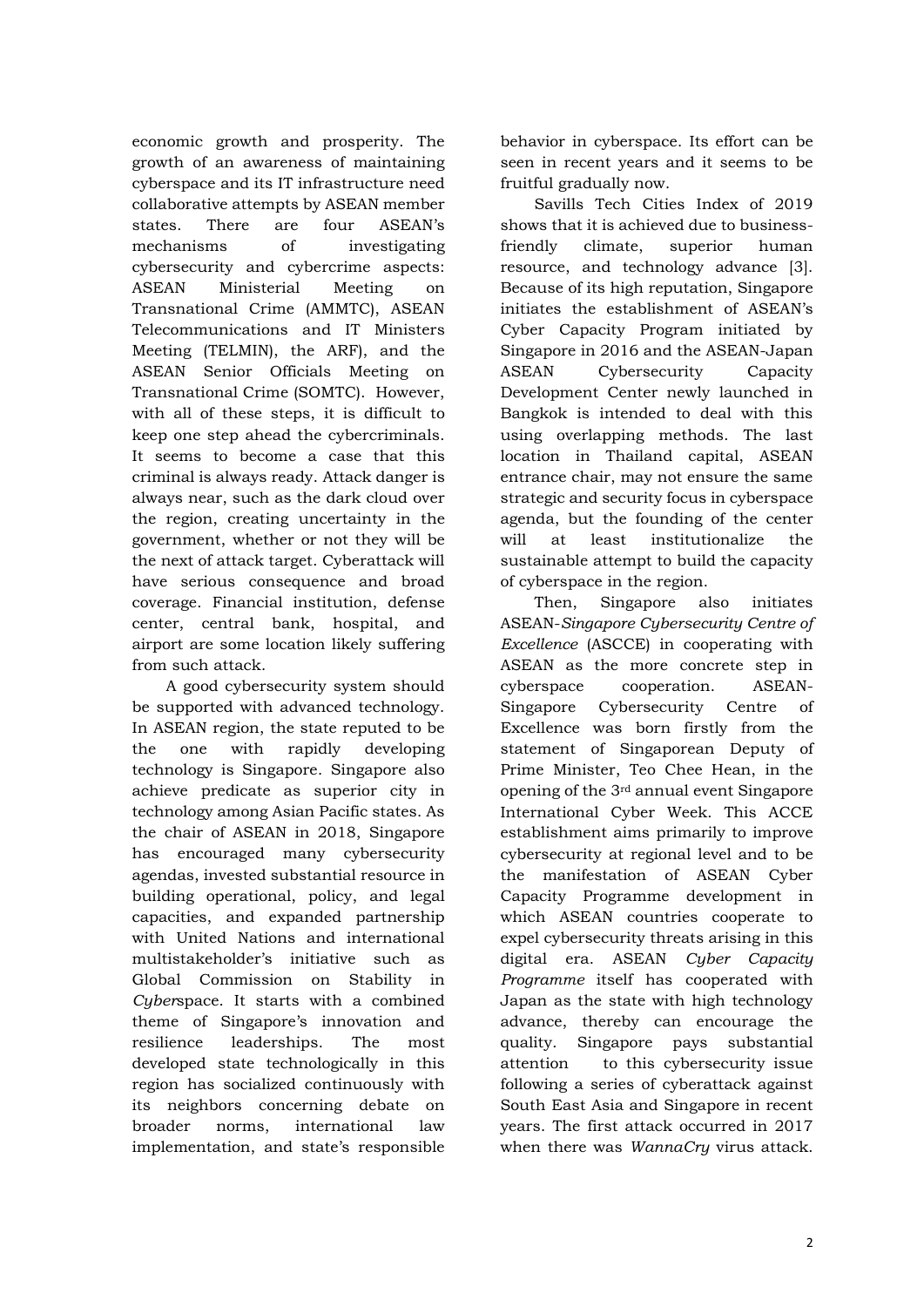The latest attack targets Singaporean healthcare system, SingHealth, hacking the access and copying 1.5 millions patient recordings and 160,000 recordings of outpatient medication released, including the one belonging to the Prime Minister, Lee Hsien Loong [4].

ASEAN as a region with rapid economic development but without a qualified strategy to cope with cybersecurity issue also triggers the emergence of cyberattack itself. It is particularly weak in the term of strategic mindset, regulation alertness, and organizational or institutional negligence in dealing with cybersecurity. In addition, because this cyberattack risk is a security rather than business issue, business in the region does not have access to coping with this cyberattack risk [5]. Because of the region's sensitivity to national security, the cybersecurity measures supporting the objective of ASEAN Economic and Social-Cultural community is more likely achieved in short term. The comprehensive measures will be ASEAN members' joint interest, favorable to the broader Asia-Pacific initiative, and complementing the international cooperation in the future. Particularly, they will support the establishment of single market and production base, improve connectivity, and strategically improve ASEAN's position in global world. However, ASEAN-*Singapore Cybersecurity Centre of Excellence* (ASCCE) still generates some assumptions and speculations. They are, among others: whether or not ASCCE will be really effective in the future or instead will result in new problem related to data access in cybersecurity and ASEAN states' limited capability; In addition, whether or not Singapore itself has certain interest behind ASCCE. Therefore, the author attempts to prove whether or not this ASEAN-*Singapore Cybersecurity Centre of Excellence* (ASCCE) can run effectively in the future

or instead have potential clash. In this case, ASEAN should be credited because it has taken a brave step forward. However, it should remain to cross information highway with agility, pragmatism, and particularly vision.

## **II. CONCEPTUAL FRAMEWORK**

# *A. Speech Act Theory*

*Speech act theory* is a theory stating that an action accompanying verbal communication has a distinctive message. Thus, communication can be done not only with language but also with action. The language we use daily is a language game because it contains rules. In other words, people follow the rule to do anything. Speech Act theory was constructed from the basic form by Wittgenstein and Austin [6].

In this theory, *Speech act* is a basic unit of language used to express the meaning, an utterance expressing an intention or purpose. *Speech act* is then not only used to refer to something but also to do something. That is why it is called *speech act*. As a result, speech act theory emphasizes not on individual reference of symbol but on the purpose of action entirely. If speech act is successful, the receiver will understand what the speaker wants to say. The meaning of speech act is illocution force (an interview about a power to influence the message receiver in order to achieve the speaker's objective). Searle fundamentally stated that speaking of language is to convince an individual with a rule of order to represent his/her conduct. Those two important rules are: constitutive and regulative. The constitutive rule actually creates game, that is, the game created or raised by these rules [7].

The theory can affect indirectly the states around the state implementing this theory. Included in this case is Singapore as the cyber-security center in ASEAN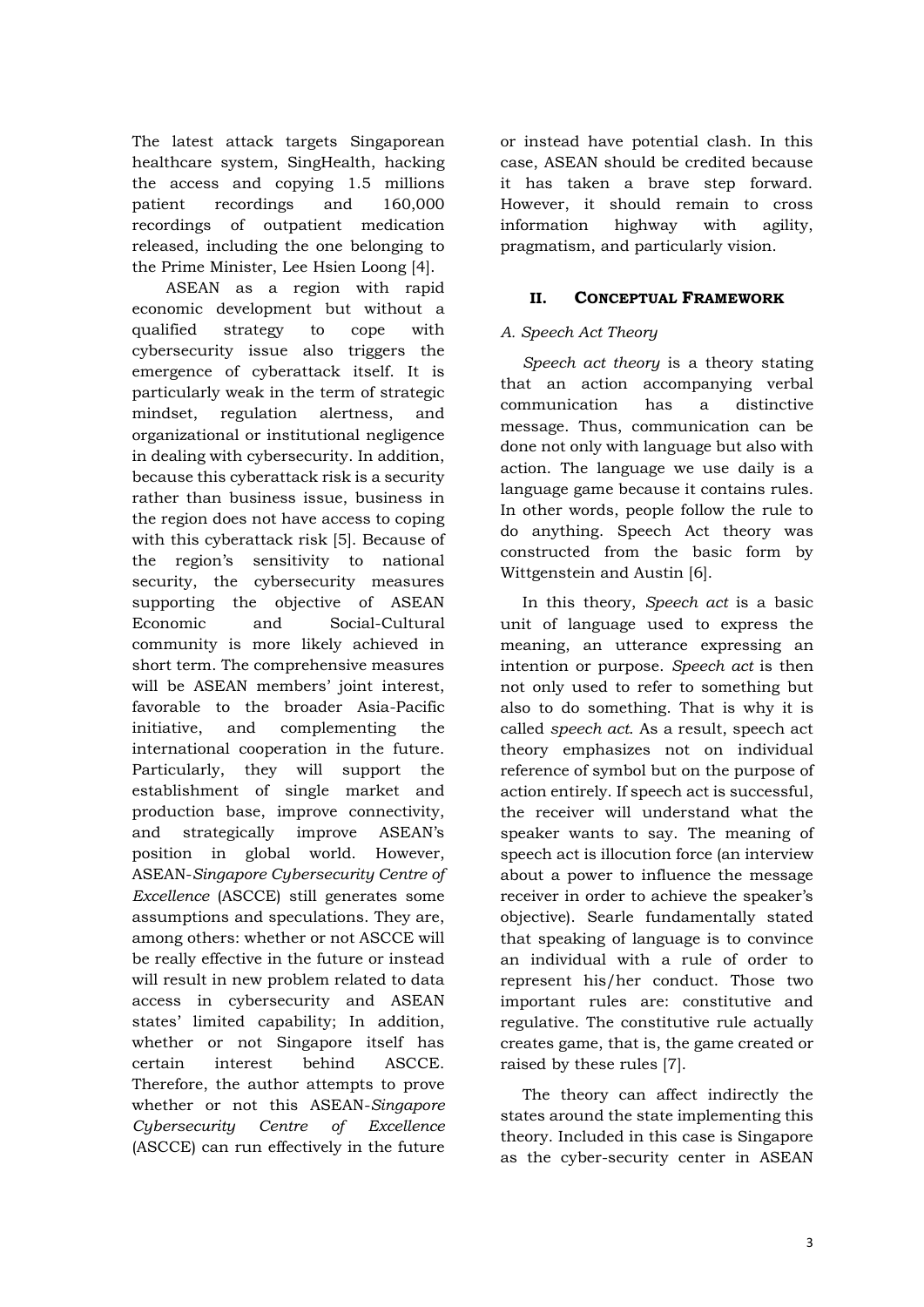that can influence other ASEAN states to conduct regional cooperation for cyber security in ASEAN region, of course favorable to Singapore because cyber data of ASEAN states can enter into Singapore easily so that it can "trace" the states potentially threatening in the future.

# *B. Securitization Theory*

When we speak of securitization, it is inseparable from the effect of *The Copenhagen School* by Barry Buzan, Waever, Jaap de Wilde in *Security: A New Framework for Analysis* [8]. *The Copenhagen School* is a concept aiming to think critically of security conception. Securitization can be defined as extreme version of politicization. In securitization, actor expands national security into many areas so that all problems can be seen as national security through political process. As stressed by Constructivists, security is something constructed rather than something absolute in nature. The politicization of issue performed by the actor results in the issue formerly not security issue changes into the threatening one and needing national agenda to solve it. Through securitization, there is a shift of issue from usual political issue only into the issue assumed to be urgent and to need quick handling even without normal regulation or rules of other decision making. It is the essence of securitization.

There are some concepts in securitization showing how the actor performs securitization. Those concepts are: securitization actor, speech act, *existential threat, referent object,* and *audience*. As its name shows, the actor of securitization is the one attempting securitization. The actor will take some attempts of socializing idea or called *speech act*, by means of campaigning for *existential threat,* the existential threat issues discoursed. This securitization

attempt is intended to audiences or those who want to be influenced by the actor to believe in the existential threat, and affects the referent object, the one to be threatened if the issue is not dealt with seriously. Then, how to measure the actor's success in performing securitization? In this case, it should be confirmed that securitization is said to be successful if only the audiences accept the attempt of socializing idea conducted by the actor. In other words, audiences agree to assume the issue voiced by actors as a security issue. Securitization practice will pass through some stages, from problem identification, politicization, debate, to action taking by the state.

All of these stages are highly dependent on *speech act* performed by the actor. The ability of socializing idea until the idea is accepted by audiences can be the key factor to securitization process, because finally the action taking by the state only occurs when the idea is acceptable. Otherwise, if *speech act actor* is not successful, or in other words audiences do not accept the existential threat from the actor, the securitization will not be successful. Therefore, as suggested by the Copenhagen School, a successful securitization will have three main components: *existential threat*, *emergency action*, and effect on inter-unit relationship. In analyzing the securitization process with speech-act approach, there are three important units to differentiate: (1) referent object, (2) securitizing actors, and (3) functional actors. The interaction between three actors does not occur directly but one actor affects another very significantly in presenting a comprehensive analysis. The three actors aforementioned, particularly referent object and securitizing actors, are very important to distinguish to prevent an overlapping analysis process from occurring. The referent object intended is any thing threatened by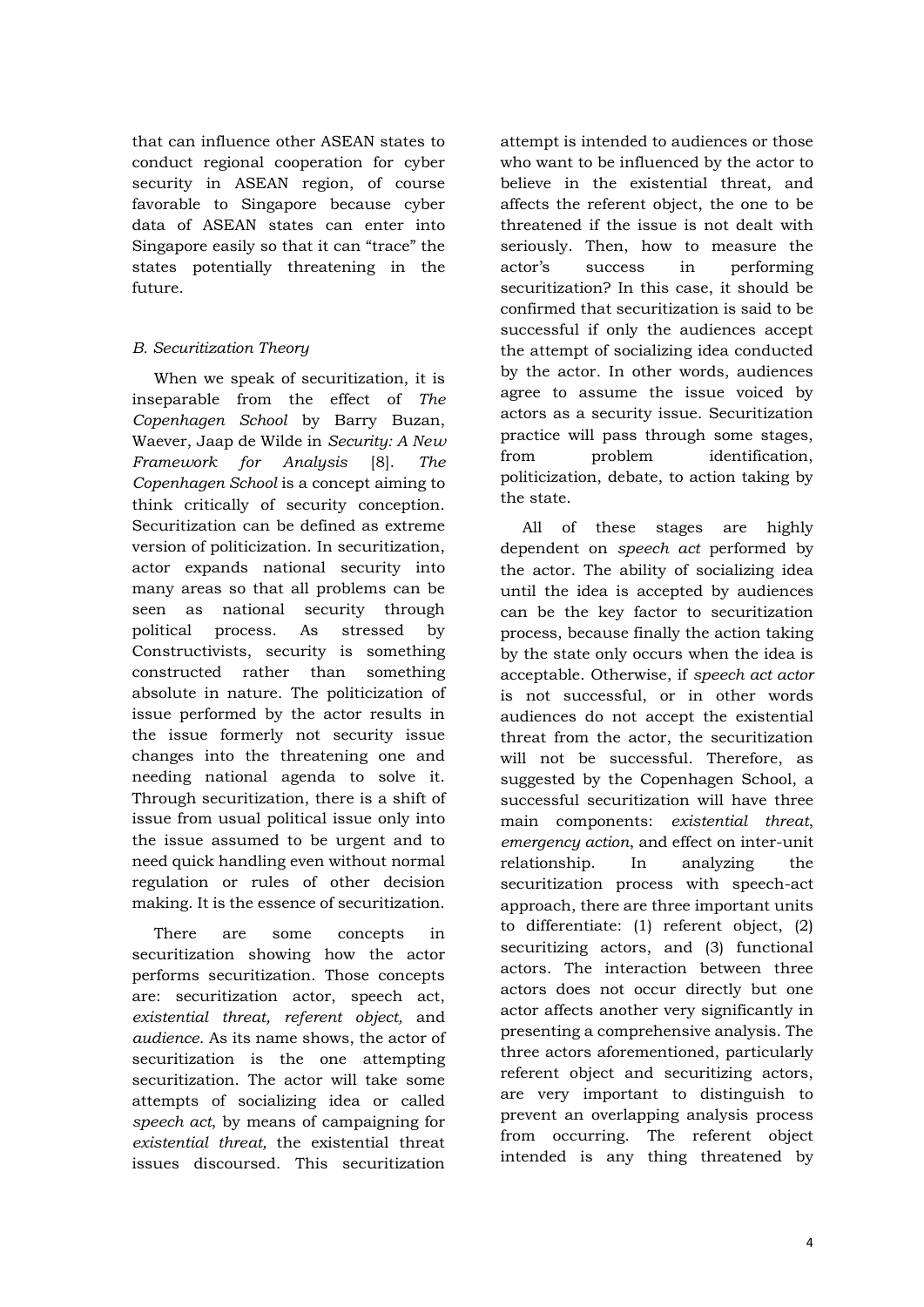existential threat and having legitimate claim over its survival.

The characteristics of this approach are: focusing on political power and symbolism of word 'security', the use of all resources in dealing with issue beyond ordinary politics, and then including it into security issue, and challenging the mindset of traditional security tending to zero-sum in nature [9]. For example, in ASEAN cyber-security case, the states in South East Asian region agree to take action for the sake of maintaining their regional security in cyber sector by building joint venture.

#### **III. ANALYSIS**

Some Heads of ASEAN member states, in 32nd ASEAN Summit one topic of which is cyber security, admitted that cyber security is a cross-sector issue requiring coordinated skill from many domains to solve effectively. They also admitted that cyber domain potentially represents the opportunity of significant regional economic and technology development, and also functions to be a significant job source. State sovereignty and norms as well as international principles of the responsible states are very important factor to grow the state's self-confidence and it highly affects the individual ASEAN members' regulation in their cyber development [10].

The heads of ASEAN member states also confirmed the need for ASEAN to speak up with a uniting voice in international discussion forum aiming to develop international policy and framework concerning the development of capacity related to cyber security in order to promote the regional interest more effectively. They also confirmed that the prevailing international law is very important to safeguard peace and stability, and to promote Information and Communication Technology environment

that is opened, safe, stable, accessible, and conducive. They also discuss about the importance of knowledge on the expanding cyber threat considered as international issue for a long time, and urgency as well as the increased sophistication of cross-region cyber threat developing continuously in ASEAN region amid the expanding economic digitalization and the proliferation of internet-connected ware throughout ASEAN region [11].

ASEAN in the realization of speech act then created cooperation in anticipating the cyber attack by establishing *ASEAN Singapore Cybersecurity Centre of Excellence* (ASCCE*). ASEAN Singapore Cybersecurity Centre of Excellence* (ASCCE) is a program developed by Singapore aiming to be the form of defense to fight against cyber attack. Singapore brings this cyber security system into ASEAN domain as the form of cyber defense in South East Asia. Singapore invests US\$ 30 millions for the next 5 years and is expected to develop cyber security in South East Asian countries. ASCCE was established to respond to the emergence of cyber attack issue and the increasingly sophisticated technology making the cyber security escalating in this 21st century. The cyber attacks occur recently in Singapore, one of which the one against Singaporean healthcare system. Singaporean healthcare system is hacked and as a result, about 1.5 millions data of patients have been copied, including the data of Singapore's Prime Minister, Lee Hsien Loong [4].

South East Asian region is the one dominated by the Third World states, in which they still need the big states' role as their alliance to maintain their sovereignty. Compared with superpower and majority European countries, the states in South East Asian region are still poor in coping with cyber attack. It can be seen from many large-scale terrorism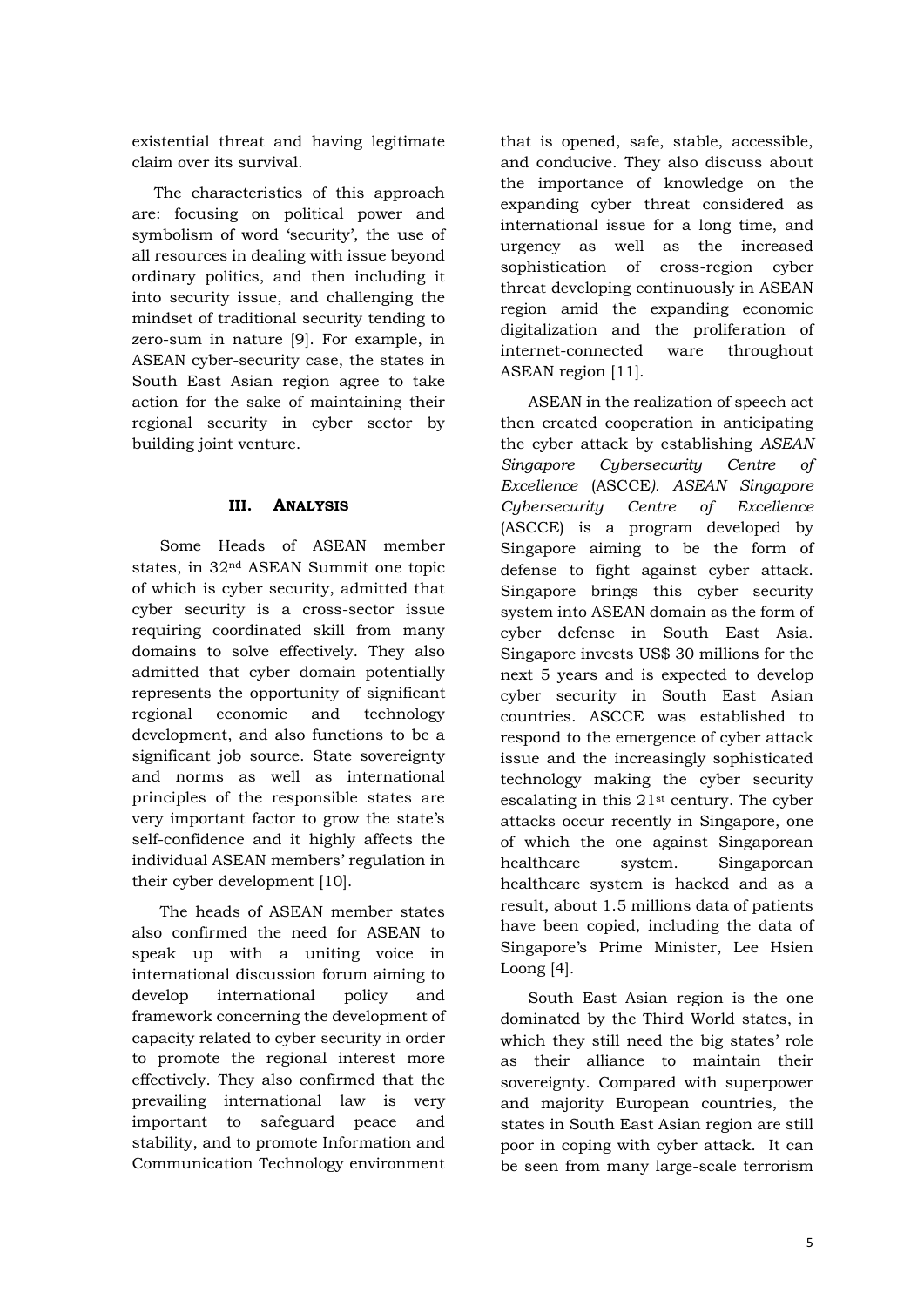attacks in many states, particularly Indonesia. Terrorism attack intended is not the straightforward attacks such as bombing, but cyber attacks such as hacking, propaganda (hoax) dissemination, and hacking by hacker. The attacks do not result in visible impact, but the attack can gradually result in big damage due to dissolution such as internal conflict and system defect. It can be one of means of acquiring a state by recognizing the fissures obtained from information leakage and propaganda disseminate successfully.

As is known, everything may occur in this 21st century. South East Asia itself is preoccupied with the emergence of ISIS terrorist group in this region. The appearance of ISIS in South East Asia was due to the collapse of ISIS in Middle East and the news about the death of Abu Bakr Al Baghdadi or known to be the head masterminding the terroristic action or called *Islamic State of Iran and Syria* (ISIS). Having been collapsed, ISIS is known attempting to look for a region to reestablish its rule or power and to occupy and to take over the power of states in South East Asian region as their base. It can be seen from some attacks occurring in some South East Asian states such as Indonesia and Philippine, the appearance of symbols and the finding of ISIS flag ever flagging in a number of actions in a number of Indonesian cities, and then viral propaganda video made by a member and an official of ISIS in South East Asia. Therefore, cyber attack is likely an effect of terrorism issue prevalence in South East Asia. It is confirmed with the attenuating military power of ISIS, due to the collapse of its rule in Syria, Middle East. The reason making the South East Asian region the next jurisdiction is because most South East Asian states are the Third World states with less power when compared with other states in many regions throughout world, so that their

state resilience and security are potentially harmed and threatened viewed from economic, political, social, and cultural aspects.

In addition, South East Asian region is the one rich of resources, including both human and natural resources. In Indonesia a cyber attack occurs, creating fake information (hoax) [12]. Hoax is false information fabricated deliberately. *Hoax*  itself can be a means of creating opinion to be propaganda tool and to play off one against another that in turn can generate a problem in a state. Considering the result of security research in Kaspersky lab ICS CERT, it can be seen that South East Asia is a region with inadequate insight into security to fight against cyber attack. In some news contained in *The Diplomat* site, South East Asia region is mentioned to be the one unfamiliar with IT development, including some states: Philippine, Singapore, Vietnam, and Indonesia. Kaspersky Lab occupied Philippine on the 33rd rank out of 233 states evaluated to be the ones vulnerable to cyber attack during 2015. It can be seen from the cyber attack received from a Hacker community named Lulzsec containing the database of Philippine's election commission, and disseminating personal data of global community in cyberspace. Some South East Asian States rely on those in many regions throughout world for the cooperation in preventing cyber attack and for establishing cybersecurity cooperation, for example between Indonesia and Russia as the attempt of preventing terrorism and cybercrime [13].

ASCCE has an important program to build cybersecurity in South East Asia named *Cyber Think Tank*. Cyber Think Tank is a program held to conduct a research and training pertaining to international laws such as cyberspace strategy, conflict in cyberspace, law and norms prevailing within and for cyberspace. In implementing ASCCE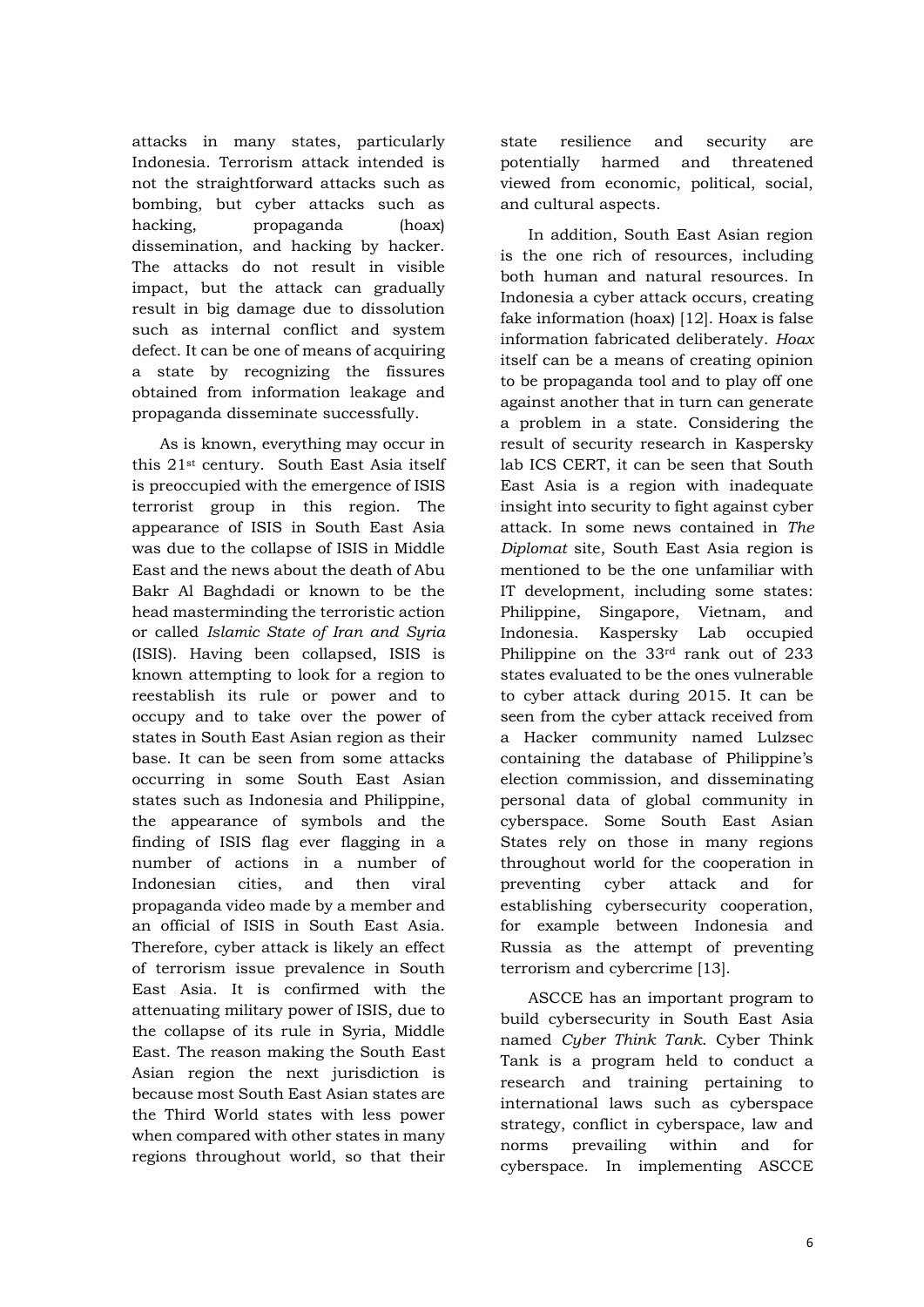program, Singapore also devises to create a combined emergency team to prevent cyberattack in South East Asia named *Computer Emergency Response Team* (CERT). And to accustom the South East Asian states with this cybersecurity in the future, a massive training is held to be followed by South East Asian states called *Cyber Range Training Centre*. This *Cyber Range Training Centre* will provide defense training performed virtually later [14]. However, viewed from realism perspective, interstate cooperation also has an objective behind. Through the establishment of cyber cooperation throughout South East Asia, each of members involved will acquire more information on other states that can be utilized for the states' interest. In addition, through this cooperation establishment, each of members participating in ASCCE can find out other states' ability of preventing cyber attack and use it to attack those states.

Such cooperation is an evolution of national security. Just like, a joint military practice, the states are required to secure their sovereignty immediately from the visible attacks, potentially more harmful to the state system. While recently technology develops very rapidly, all of those technology developments are largely digital ones. It is in contrast to nuclear weapon and technology, the ownership of which should obey international regulations and is criticized by states in the world due to its known effect. It is because nuclear technology is something that can be seen for its shape and therefore is traceable and can be studied, and regulations can be made over the technology. Instead, digital technology is a hazardous innovation. Because it is difficult to detect information on its development, in the presence of invisible platform of cyberspace as its development and experiment places, it is more difficult to

control and to follow its technology development.

ASEAN has some concentrations, one of which is to build regional cyber cooperation. It is based on ASEAN *Political-Security Community Council* (APSC) *Blueprint* 2015 stating that ASEAN members should strengthen cooperation in fighting against cybercrime, by means of sharing relevant information and best practices among law enforcers in real time, considering the need for developing or improving the appropriate law and ability of coping with cybercrime [15]. Moreover, such states as Malaysia, Indonesia and Vietnam are global hotspot for the blocked big suspicious web.

The score of 3.5 times higher than standard ration shows that these states are launching malware. *Botnet spam* also found ASEAN states to be an attractive house for their attack. For example, Vietnam registered 1.68 million IP blocks from December 2015 to November 2016, and this state is the fifth one among top world states from which attack against IoT or 2016 attack comes [5]. However, the cyber security industry newly born in this region faces inadequate ability and skill growing at home along with products and fragmented solution and some providers of comprehensive solution. Several vendor relations and product distribution create operational complexity and, in some case, increases vulnerability [5]. Thus, a variety of regional cooperation in cyberspace domain is performed to ensure regional security and stability.

ASEAN Cybersecurity cooperation is manifested, among others, into *ASEAN-Singapore Cybersecurity Centre of Excellence (ASCCE)*, devised to be effective on October 2019 [16]. This cooperation is driven by Singapore, as the state with the best cyber ability and development, compared with other ASEAN member states [5], indeed having many positive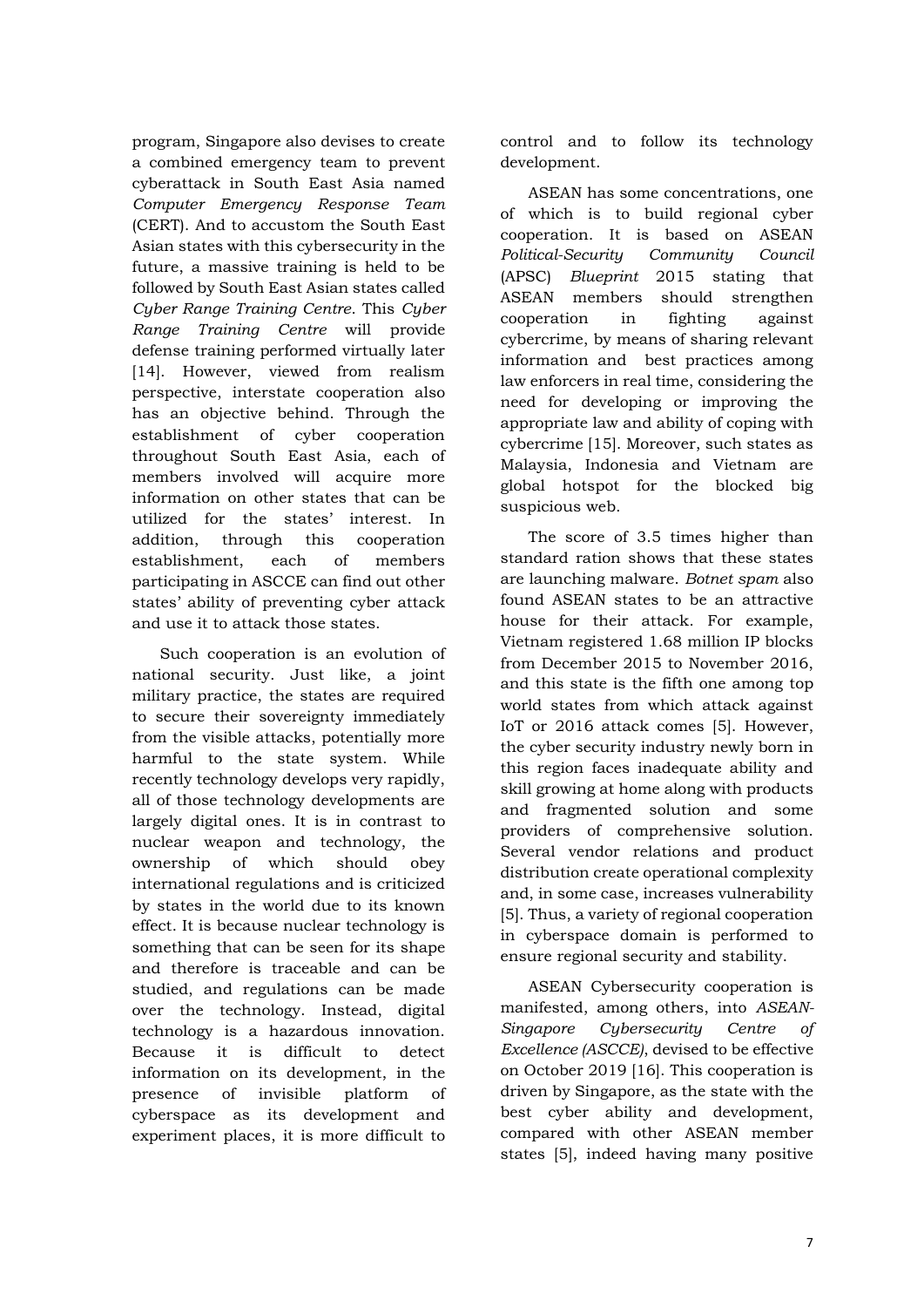potencies in the future. ASCCE is devised to provide *think tank, Cyber Emergency Respond Team (CERT) center*, and *Cyber Range Training Centre* [16]. It is of course good news to collective security of ASEAN states in cyberspace domain. It is because to prevent and to respond to cyber attack, speed and good coordination at both national and international level are required. ASCCE program will be a new platform and procedure to ASEAN to share information, to report cyber events, and to respond to it collectively [17].

 ASSCE indeed should be recognized as a strategic implementation of ASEAN *Cyber Capacity Programme*, in which it can reduce the gap between ASEAN members and the constraints usually encountered such as infrastructure, human resource quality, budgeting and technology. In reality, the gap of cyberspace development can indicate benefit to the states with less developing cyber infrastructure and less connected main infrastructure. Because the less developing states become connected digitally, the learning can be inspired with other states' experience with dealing with cyber threat, policy, and best applicable practice, and data security and privacy designed to be included into inception in cyber development and connected infrastructures [19. To ensure this successful ASCCE program, Singapore invests readily up to \$30 millions within five years [20]. Although the budget is not a fantastic amount, it will of course stimulate the cyber advance in the region, recalling that some ASEAN states like Cambodia, Laos, and Myanmar have not allocated significant budget yet to cyber security. Moreover, this investment is projected to protect total income of ASEAN states up to \$5,450 millions in 2025 [5].

In addition, ASCCE can also be the bridge for ASEAN to cooperate with the third party, for example INTERPOL. ASCCE has been devised to cooperate with *INTERPOL* Global Complex for Innovation (IGCI) based in Singapore [18]. IGCI will provide global training and coordinate international operation or cross-border operation, to prevent, to respond to, and to act on cybercrime particularly the international-scale one. Cooperation will also be conducted by Japan, from capacity building, technology aid, to international campaign [16]*.*

Although *ASEAN-Singapore Cybersecurity Centre of Excellence (ASCCE)* has many potentialities in the future, some constraints will be faced, thereby reducing the effectiveness of ASCCE itself.

Firstly, the constraint is diversity existing among ASEAN states. The diversity intended concerns disproportional technology development, along with the underlying social-political environment in each state. However, viewed from an organizational perspective, such dissolution seems to be inexistent. Through the establishment of ASEAN community, artifacts like ASEAN ICT Masterplan 2020 recommended the consistent conceptualization of cyberspace functioning to encourage social-economic development [20]. These varying technology developments very potentially result in bias among individuals cooperating to represent their own state, particularly in early years.

Secondly, policy made by ASEAN states is not synchronous with ASCCE's plan. The lack of specific-sector governance and policy is a domino-effect problem resulting in limited and the lack of various threat intelligences. For example, in Cambodia, not much developing yet, ASCCE is present as a solution, but Cambodia's policy discourages data sharing openly, so that ASCCE's original objective is impossible to achieve. Until today, only Philippine and Thailand have been well-established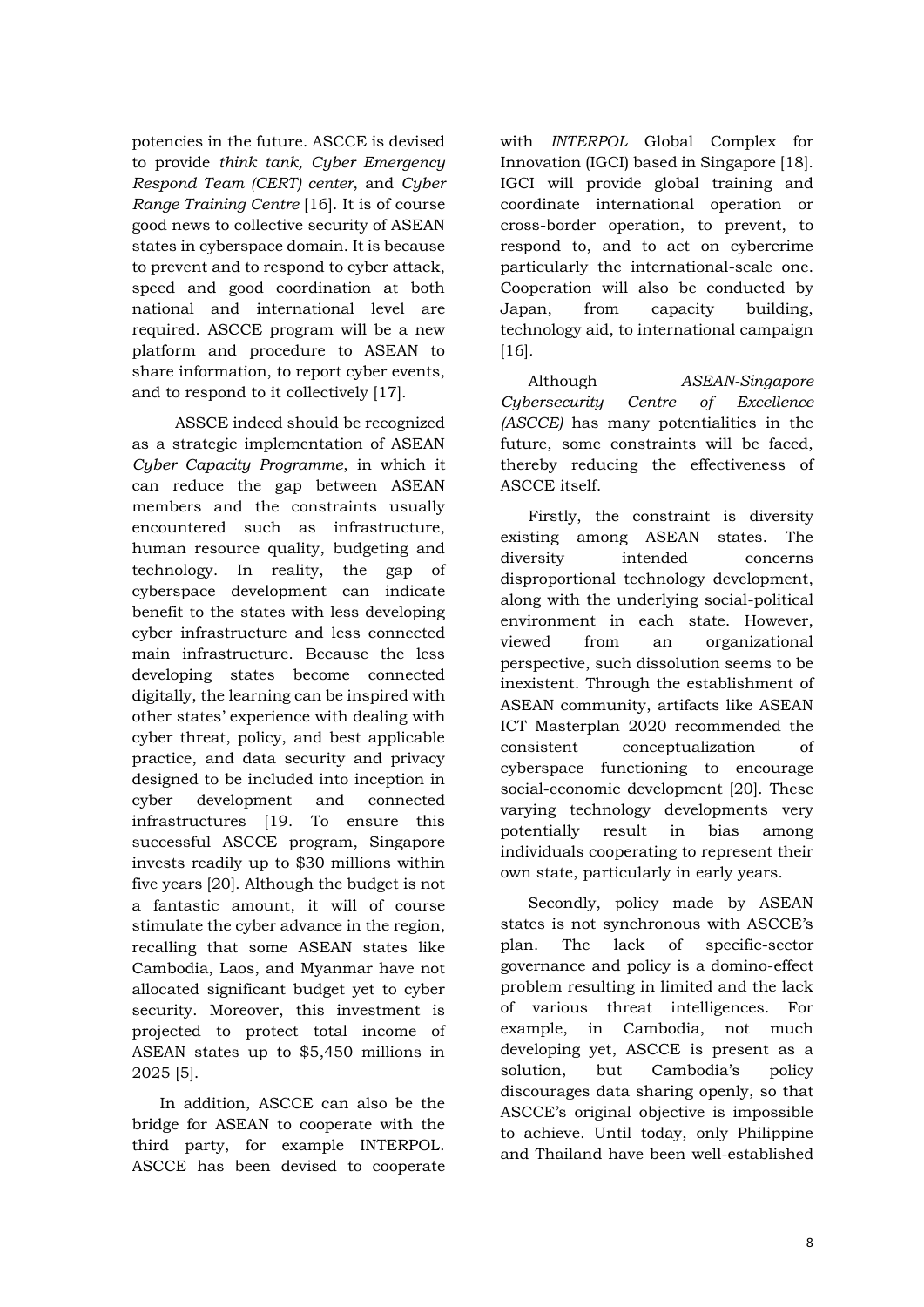with their national policy in cyber area, and only Malaysia and Singapore belong to advanced category [5].

Thirdly, there has been no clear and comprehensive mechanism in *ASEAN-Singapore Cybersecurity Centre of Excellence (ASCCE).* The consensus is achieved only pertaining to the establishment of ASCCE with its objective and function. There are not integrated strategy development, preparedness assessment, and incidence reporting, thereby restricting the region's collective preparedness and ability of utilizing knowledge jointly. Even there is no indicator or standard type of cybercrime that can be handled through ASCCE as to what and which their border is. It of course will result in bias with the authorized party in ASEAN states, particularly those having similar agencies like Indonesia with *Badan Siber dan Sandi Negara* (State Cyber and Code Agency), Malaysia with CyberSecurity Malaysia, Philippine with Department of Information and Communication Technology, and etc [5].

Moreover, viewed from a national security perspective, ASCCE can be a long-term threat to ASEAN states [21]. On the other hand, this cyber security cooperation is expected to be an output of securitization theory [22]. However, with ASEAN states' demand for opening themselves to information and need for cyber security, ASCCE then fills in the loophole existing with capacity building, technology and software improvement, and etc for short- and medium term (7-10 years), thereby resulting in the dependency on certain states because basically cyber technology always need renewal and certain states have no capability without aid. It is just like to submit a half of the state's cybersecurity sovereignty to the region that will be hazardous in the long term. If we assume that the state is anarchic and is not trustable completely, we also assume that

certain states will utilize the weakness of other ASEAN states' cyber to take such undue actions as accessing the state's confidential data, spying, sector critical supervision, and etc. It can be actually avoided through a comprehensive framework related to data protection in ASCCE and national policy establishment in each state. However, one more time, the two points still become the weakness not solved yet by ASEAN states. Thus, acceleration is needed not only at regional level, but also in local (domestic) development.

ASCCE alliance cooperation gives an example to be analyzed using securitization theory. The attempt of socializing idea taken by some South East Asian states successfully makes other states feeling insecure from the problem occurring in some ASCCE member states, but it does not impact significantly on the state. For example, ASCCE was established originally when Singapore felt threat from hacking against its governmental sites, e.g. singhealth was successfully hacked and 1.5 millions patient data were obtained. From the sample case, it can be analyzed that originally the state feeling the effect of cyber attack really was Singapore. Then, Singapore invited other South East Asian states to enter into a cooperation in cyber security

by giving other states the awareness of cyber attack. It made the attack a national threat that can threaten the state securitization. Therefore, Singapore tries to compensate the problem by inviting the neighbor states in South East Asia region to participate in coping with cyber attack and to enter into cooperation agreement in the form of ASCCE. Cyber attack also occurring in Singapore is also a form of existential threat experience by the actor if it is not responded to seriously by Singapore clearly being the Referent Object. The attempt of socializing idea is also a form of speech act given by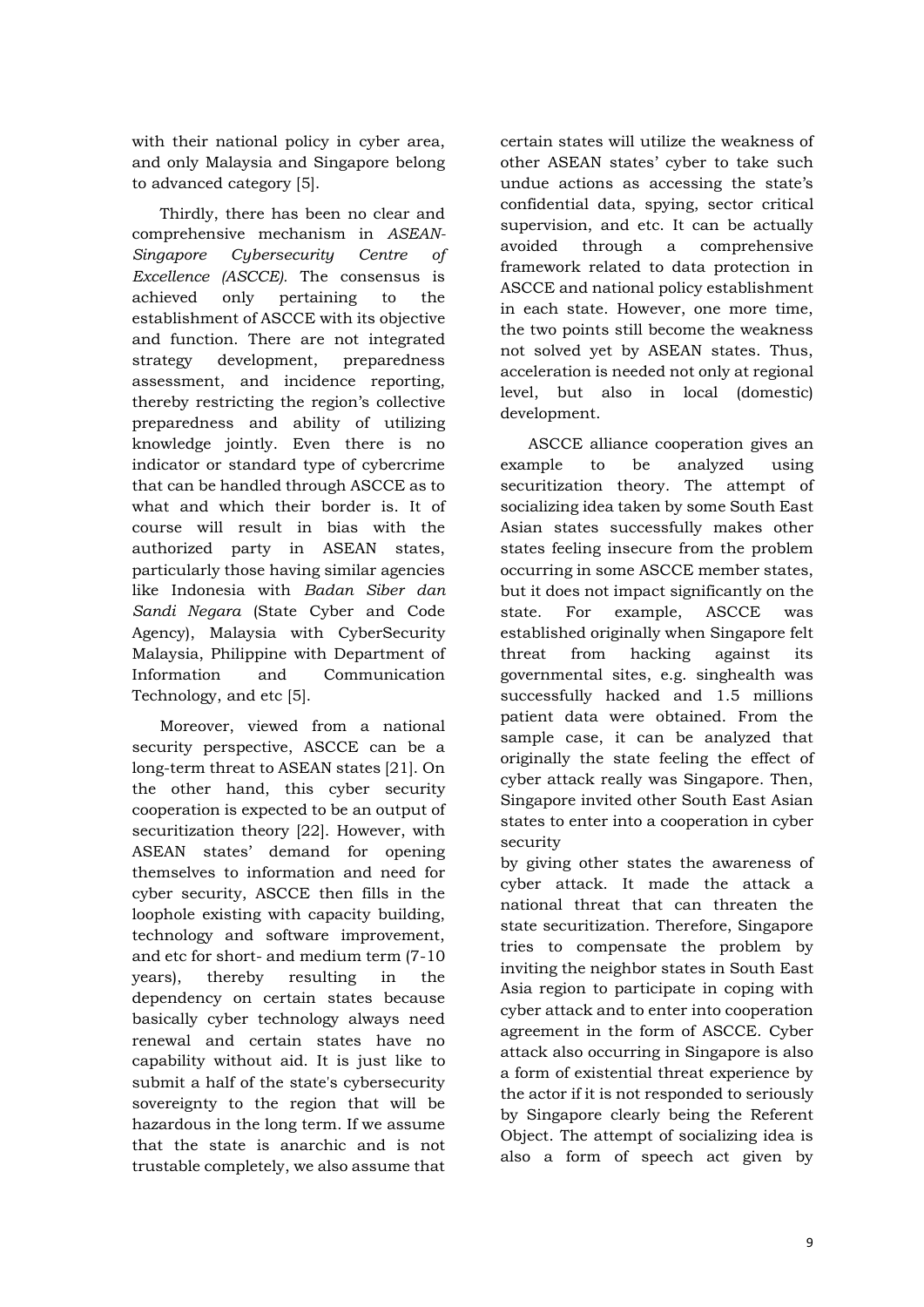Singapore by disseminating an understanding concerning the importance of safeguarding cybersecurity for the sake of a state's sovereignty. If Singapore is successful, the South East Asian states will be affiliated with ASCCE because they are aware of the idea expressed by Singapore, as such Singapore's sovereignty will survive. Although the cyber threat in its state is not substantial or has not been serious yet, ASCCE alliance states also attempt to prevent and to treat the cyber attack as the form of existential threat resulting from the socialization of idea made by Singapore. Thus, through this socialization, the South East Asia alliance states expect to prevent and to understand to cope with securitization problems encountered by Singapore, particularly cyber attack.

### **IV. CONCLUSION**

*ASEAN-Singapore Cybersecurity Centre of Excellence (ASCCE)* is a form of cooperation initiated by Singapore for the collective defense of South East Asian states in cyber space. This cooperation in coping with cyber attack is very favorable to South East Asian states, due to the weak cyber security in this region. It can be seen from many attack cyber cases that can harm a state's sovereignty in the form of propaganda such as hoax and cyber attack divulging information. Moreover, hacking, spying, and largescale cybercrime are very worrying to the state, even potentially resulting big financial loss.

Many constraints often occur in ASEAN states in dealing with cyber security. Limited infrastructure, technology, management, and limited fund are encountered by all ASEAN states. For that reason, the initiation to create collective security in cyber area is approved and implemented by ASEAN

states, expectedly to reduce the constraints and to achieve the stability of cyber security in this region. The further vision is to protect the future potential projection of ASEAN region.

This cooperation in coping with cyber attack is very favorable to South East Asian states, due to the weak cyber security in this region. It can be seen from many attack cyber cases that can harm a state's sovereignty in the form of propaganda such as hoax and cyber attack divulging information.

*ASEAN-Singapore Cybersecurity Centre of Excellence (ASCCE)* cooperation offers a variety of intensive potentialities in the future, from capacity building, human resource development, to investment fund. However, some points should be noted in this cooperation project. They are: limited comprehensive cooperation framework, diversity of ASEAN states difficult to unite, gap between states, and policy in each state not synchronized yet with the ASCCE implementation plan. It can result in a domino effect in the future. Thus, this ASCCE cooperation requires mature planning before its actual implementation in ASEAN region. However, we recommend not to postpone the implementation of ASCCE by adjusting the legal base and supporting component with thee technical development in the field.

Finally, ASEAN region stands on the edge of unlimited potentialities. Ecommerce companies such as Silicon Valley giant and even IT performers at home need safe cyberspace to utilize these potentialities. We may not lose it or be afraid of taking a forward step to pursue the digital agenda due to cyber security threat. Such a threat is inevitable because South East Asia keeps developing and ASEAN's bravery will be tested in fighting against the threat, so that we need an appropriate measure.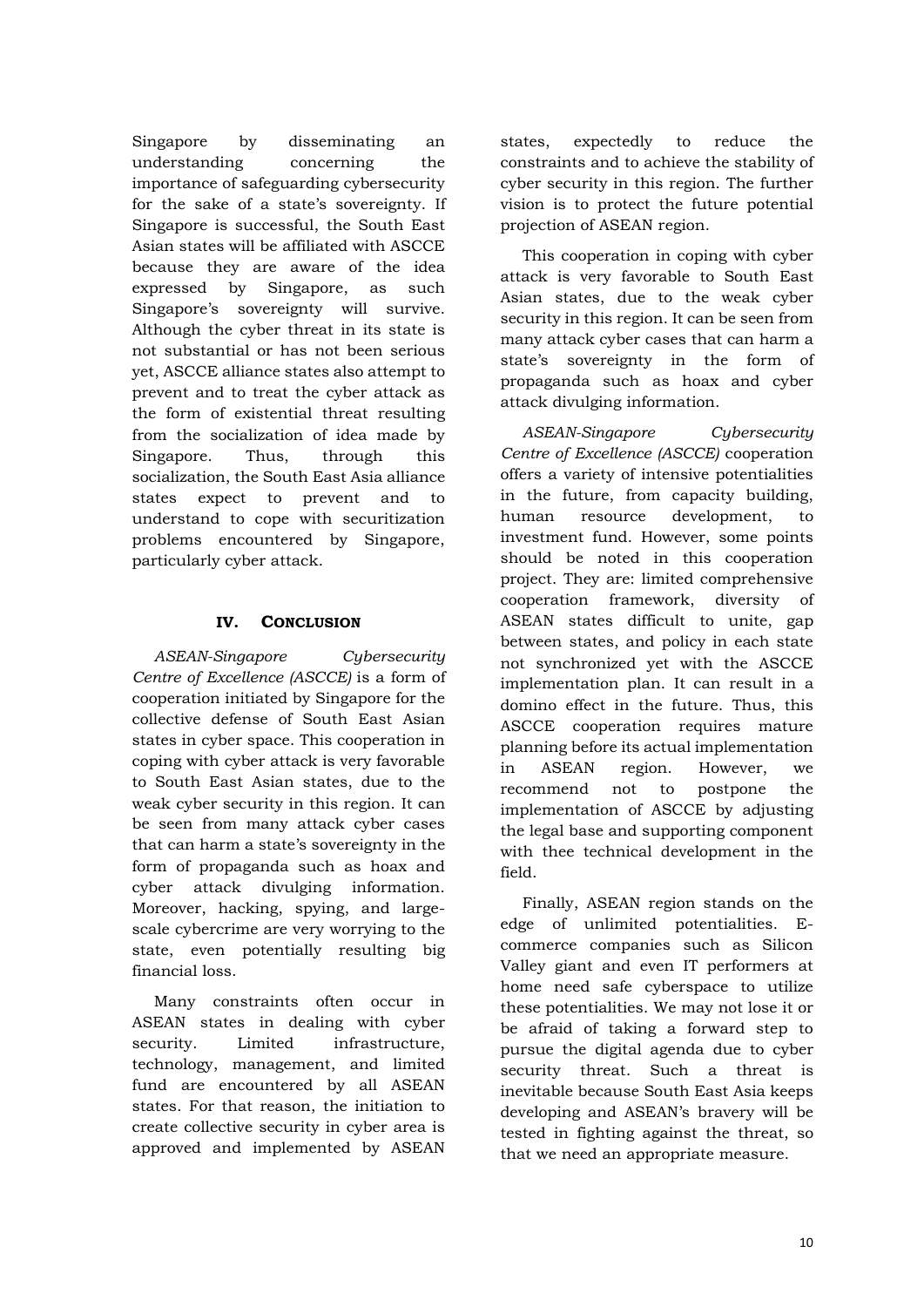#### **REFERENCES**

[1] Bappenas. "Pertahanan dan Keamanan Nasional". Bappenas, 2019. [http://bappenas.go.id](http://bappenas.go.id/) (accessed on Jun. 3, 2019).

[2] Amoroso, E. "Cyber Security". New Jersey: Silicon Press. 2006

[3] NN. "Singapura Kota Paling Unggul dalam Teknologi di Asia". Koran Jakarta, 2018. [http://www.koran](http://www.koran-jakarta.com/singapura-kota-paling-unggul-dalam-teknologi-di-asia/)[jakarta.com/singapura-kota-paling-](http://www.koran-jakarta.com/singapura-kota-paling-unggul-dalam-teknologi-di-asia/)

[unggul-dalam-teknologi-di-asia/](http://www.koran-jakarta.com/singapura-kota-paling-unggul-dalam-teknologi-di-asia/) (accessed on Jun. 3, 2019).

[4] Prasanth Parameswaran. "What's Next for The New ASEAN-Singapore Cyber". [https://thediplomat.com/2018/09/what](https://thediplomat.com/2018/09/whats-next-for-the-new-asean-singapore-cyber-center/) [s-next-for-the-new-asean-singapore-](https://thediplomat.com/2018/09/whats-next-for-the-new-asean-singapore-cyber-center/)

[cyber-center/](https://thediplomat.com/2018/09/whats-next-for-the-new-asean-singapore-cyber-center/) (accessed on Jun. 3, 2019).

[5] A.T. Kearney. "Cybersecurity in ASEAN: An Urgent Call to Action". Seoul: A.T. Kearney Inc. 2018.

[6] Austin, J. L. "How to Do Things With Words. Cambridge, Mass". Harvard University Press. 1975.

[7] Ingber, Warren., Bach, Kent., Harnish, Robert M. "Linguistic Communication and Speech acts". The Philosophical Review. 1982.

[8] Buzan, Waever, de Wilde. "Security: A New Framework for Analysis". 1998.

[9] Wæver. "Securitization and Desecuritization". New York: Columbia University Press. 1995.

[10] ASEAN. "ASEAN Leaders' Statement on Cybersecurity Cooperation".

[https://asean.org/asean-leaders-](https://asean.org/asean-leaders-statement-on-cybersecurity-cooperation/)

[statement-on-cybersecurity-cooperation/](https://asean.org/asean-leaders-statement-on-cybersecurity-cooperation/) (accessed on Jun. 3, 2019).

[11] Heinl, C. H. "Regional Cybersecurity: Moving Toward a Resilient ASEAN Cybersecurity Regime". *Asia policy, (18), 131-160*. 2014.

[12] Bulelengkab. "Pengertian Hoax dan Ciri - cirinya. Pemerintah Kabupaten Buleleng". 2019. [https://www.bulelengkab.go.id/detail/ar](https://www.bulelengkab.go.id/detail/artikel/pengertian-hoax-dan-ciri-cirinya-41) [tikel/pengertian-hoax-dan-ciri-cirinya-41](https://www.bulelengkab.go.id/detail/artikel/pengertian-hoax-dan-ciri-cirinya-41) (accessed on June 5, 2019).

[13] Baka P. "Southeast Asia Still Has Weak Information Security Against Cyber Threats". *The Diplomat*, 2019. [https://thediplomat.com/2016/10/sout](https://thediplomat.com/2016/10/southeast-asia-still-has-weak-information-security-against-cyber-threats/)

[heast-asia-still-has-weak-information-](https://thediplomat.com/2016/10/southeast-asia-still-has-weak-information-security-against-cyber-threats/)

[security-against-cyber-threats/](https://thediplomat.com/2016/10/southeast-asia-still-has-weak-information-security-against-cyber-threats/) (accessed on Jun. 5, 2019).

[14] CNA. "Singapore to Pump In S\$30m for New Regional Cybersecurity Training Centre". Central News Asia, 2019. [https://www.channelnewsasia.com/news](https://www.channelnewsasia.com/news/singapore/singapore-to-pump-in-s-30m-for-new-regional-cybersecurity-10735308) [/singapore/singapore-to-pump-in-s-30m](https://www.channelnewsasia.com/news/singapore/singapore-to-pump-in-s-30m-for-new-regional-cybersecurity-10735308)[for-new-regional-cybersecurity-10735308](https://www.channelnewsasia.com/news/singapore/singapore-to-pump-in-s-30m-for-new-regional-cybersecurity-10735308) (accessed on Jun. 3, 2019).

[15] ASEAN, APSC. "ASEAN Political-Security Community Council Blueprint 2025". Kuala Lumpur: ASEAN Secretariat. 2016.

[16] United Nations Initiative for Disarmament Research. "Cyber Policy: ASEAN". New York: Cyber Policy Portal. 2019.

[17] Singapore Government. "Cyber Security Agency of Singapore. Singapore's Cybersecurity Strategy". Singapore: Singapore Government. 2016.

[18] Caitriona Heinl. "Moving toward a Resilient ASEAN Cybersecurity Regime". pp. 131-159. 2014.

[19] Hariz Baharudin. *Singapore to Spend \$30 Million Over Next 5 Years to Fund New Regional Cyber Security Centre*. Straits Times, 2018.

[https://www.straitstimes.com/singapore](https://www.straitstimes.com/singapore/singapore-to-spend-30-million-over-next-5-years-to-fund-new-regional-cyber-security-centre) [/singapore-to-spend-30-million-over-](https://www.straitstimes.com/singapore/singapore-to-spend-30-million-over-next-5-years-to-fund-new-regional-cyber-security-centre)

[next-5-years-to-fund-new-regional-cyber](https://www.straitstimes.com/singapore/singapore-to-spend-30-million-over-next-5-years-to-fund-new-regional-cyber-security-centre)[security-centre](https://www.straitstimes.com/singapore/singapore-to-spend-30-million-over-next-5-years-to-fund-new-regional-cyber-security-centre) (accessed on June 3, 2019).

[20] ASEAN. "ASEAN ICT Masterplan 2020". Jakarta: ASEAN Secretariat. 2015.

[21] Mukhtar, Sidratahta. "Keamanan Nasional: Antara Teori dan Prakteknya di Indonesia". e-jurnal Universitas Kristen Indonesia Sociae Polites: Special Edition. 2011.

[22] Situmorang, Kara. "Teori Keamanan Internasional". Depok: Universitas Indonesia Publish. 2015